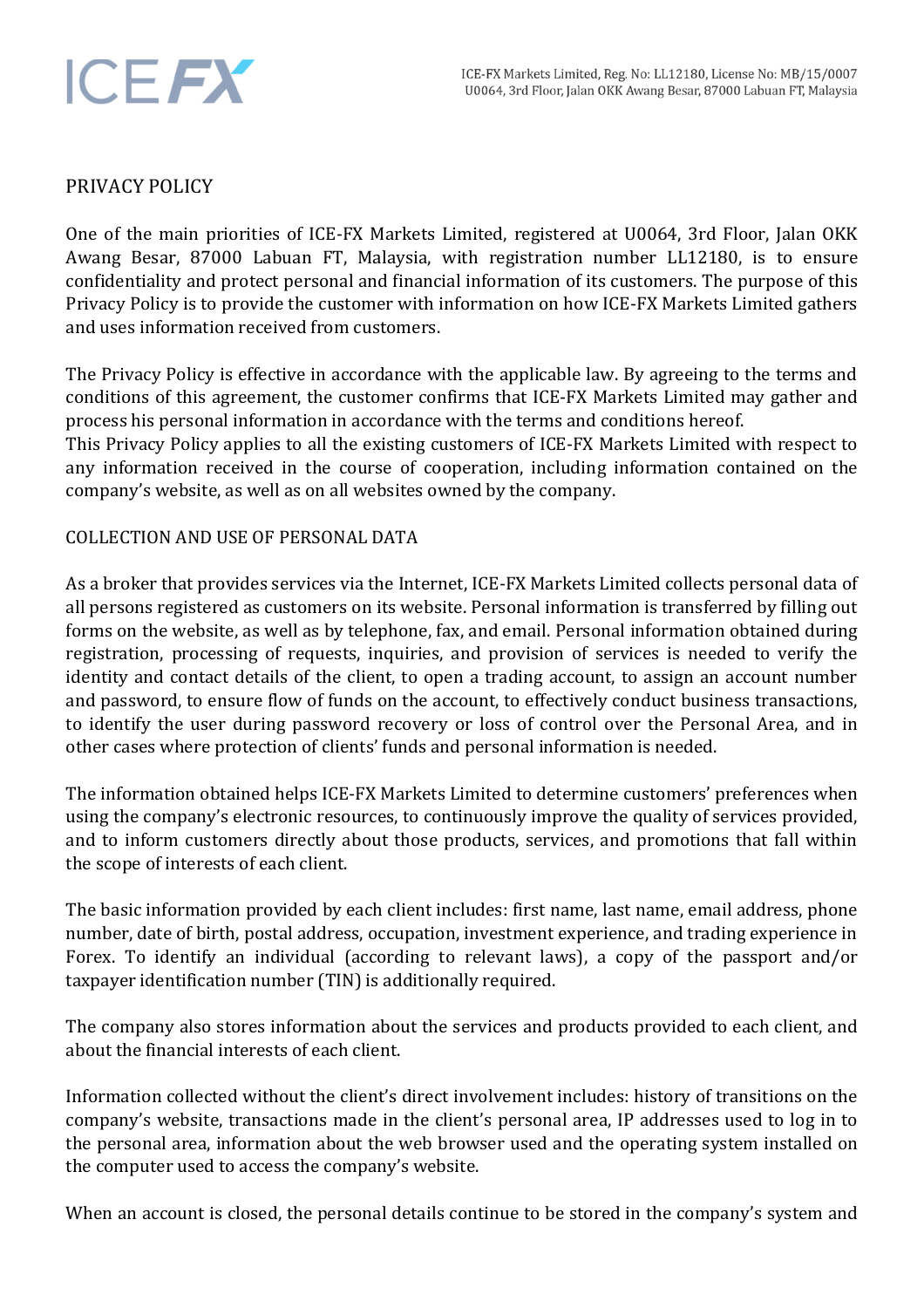

protected in accordance with the law. The period of storage of personal information does not have time limits. However, the client may clearly express his or her desire for his/her personal data to be deleted from the system.

## MAINTAINING UP-TO-DATE AND ACCURATE INFORMATION

The company takes necessary measures to maintain the accuracy and relevance of all personal data stored. Each client can contact the company's representatives at any time and request for his information to be corrected/updated, if the information provided is incomplete, incorrect or outdated.

## DISCLOSURE OF PERSONAL INFORMATION

The company may be required to disclose your personal data upon request by Labuan's financial regulator (Labuan FSA) and other regulatory or government agencies in a particular country, if required by law.

The company may disclose personal information without notifying the client if such disclosure is required by law or if it is necessary to:

- a. Protect the company's rights and/or if requested by a court or other competent body;
- b. To prevent any fraud;
- c. To comply with the rules and legislative procedures described on the company's website;

# AFFILIATES AND PARTNERS

ICE-FX Markets Limited does not sell, disclose, transfer the right to use, or transfer personal information of customers to third parties for temporary or permanent use, except as listed below.

Personal information can be transferred to partners and/or affiliates in case such is necessary to provide the services ordered by the client or to use the services offered by the company's affiliates.

The company is constantly working to expand its affiliate network, which includes, among other things, entering into joint marketing agreements with companies that offer high-quality services and services that are of interest to the clients of ICE-FX Markets Limited.

In ensuring that these services are provided on time and to those clients for whom they are of interest, the company can transfer personal information of customers to partners, affiliates and companies that have entered into cooperation agreements with the company. Studying and processing of personal information allows partners to form the most relevant and beneficial offers. Use of clients' personal information is limited by the goals defined in the relations with partners and affiliates.

### THIRD-PARTY NON-AFFILIATES.

ICE-FX Markets Limited reserves the right to disclose personal information to third parties in cases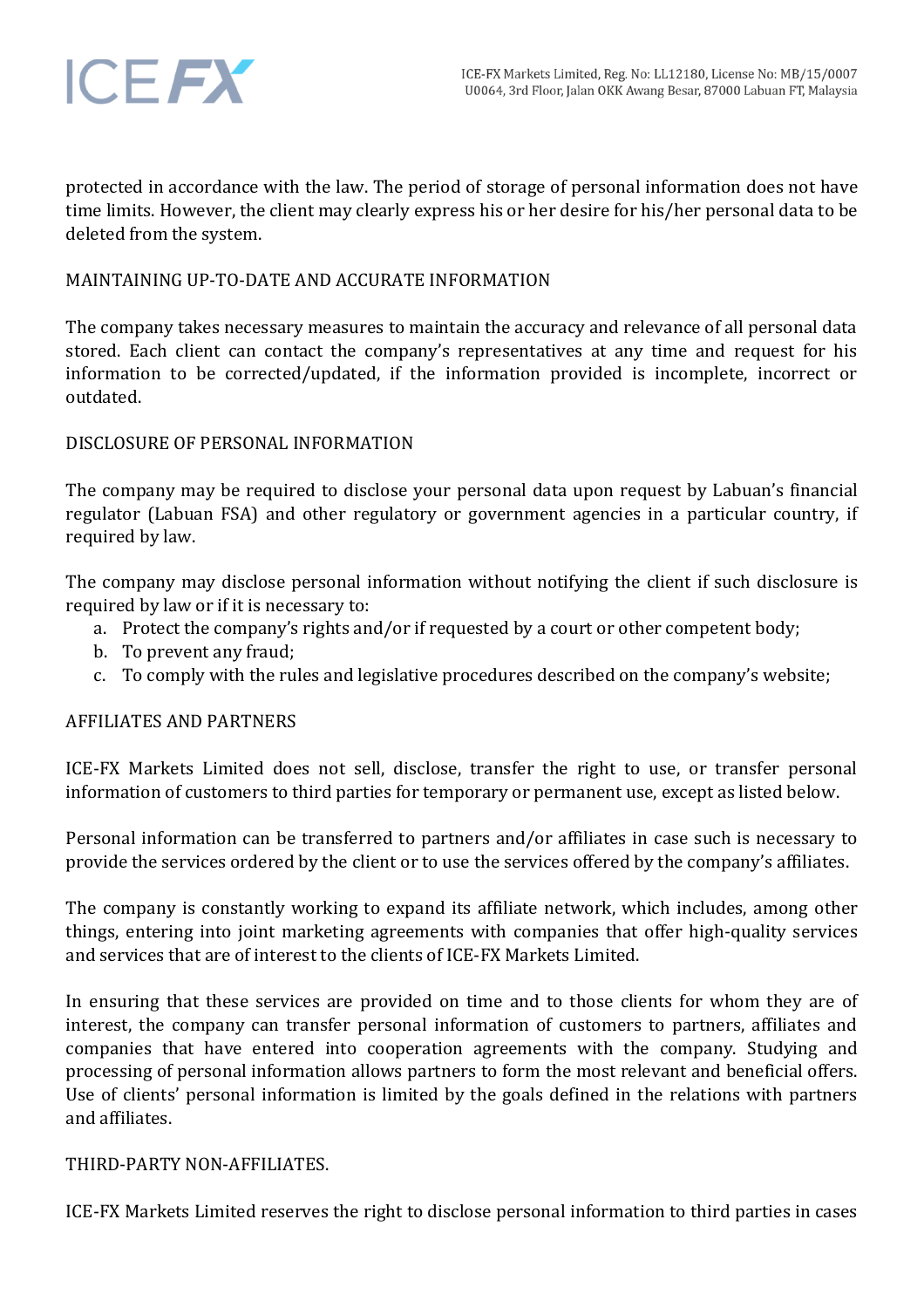

provided for by law, at the request of regulatory authorities, law enforcement agencies or other government agencies. Personal information can also be transmitted at the request of organizations involved in collecting credit reports and debt collectors, as well as in cases where such is needed to protect the company's rights and assets.

For the purpose of improving the quality of services and customer service, the company may engage contractors to perform certain internal functions, such as customer service, processing and execution of transactions in accounts and in Personal area, execution of requests, study of customer satisfaction level and collection of other necessary information. These contractors may be recruited to perform other functions that involve processing customers' personal information. Contractors can receive customers' personal data for the purpose of carrying out marketing research, informing the customers about the company's products and services, and identifying customers' wishes and needs. Contractors' use of personal information provided is strictly limited to the task assigned to them.

Moreover, all third parties who are granted access to customers' personal information are required to ensure confidentiality of the information in accordance with the rules of ICE-FX Markets Limited. In this situation, unaffiliated third parties typically sign a non-disclosure agreement with ICE-FX Markets Limited.

## DISCLAIMER

If the customer decides to purchase a product or service offered by another company, any personal information sent to this company will no longer be subject to the Privacy Policy of ICE-FX Markets Limited.

The company is not responsible for the privacy policy or for the content of any of the sites, whose hyperlinks may be placed on the website of ICE-FX Markets Limited. The company cannot control protection of personal data provided by these resources. When clicking on a link to another website, you may need to register and provide personal information. In this case, your personal information will be transferred to a third party. This means that the client will need to get acquainted with the privacy policy published on the online resource of a third party.

### REFUSAL TO DISCLOSE CONFIDENTIAL INFORMATION

The client may request the company not to disclose his confidential information to certain unaffiliated third parties. To this purpose, the client needs to contact the customer service representative.

### USE OF COOKIES

The company uses cookies to protect customers' trading activity and collect statistical information about visitors' behavior on the site. The aim is to improve the functioning of the site. Used cookie files do not contain personal information of clients, usernames and passwords of private areas, or any other information capable of identifying a particular client. They are only used to monitor the sites from where a user navigated to the company's website, which pages were viewed, and whether they logged in to the site.